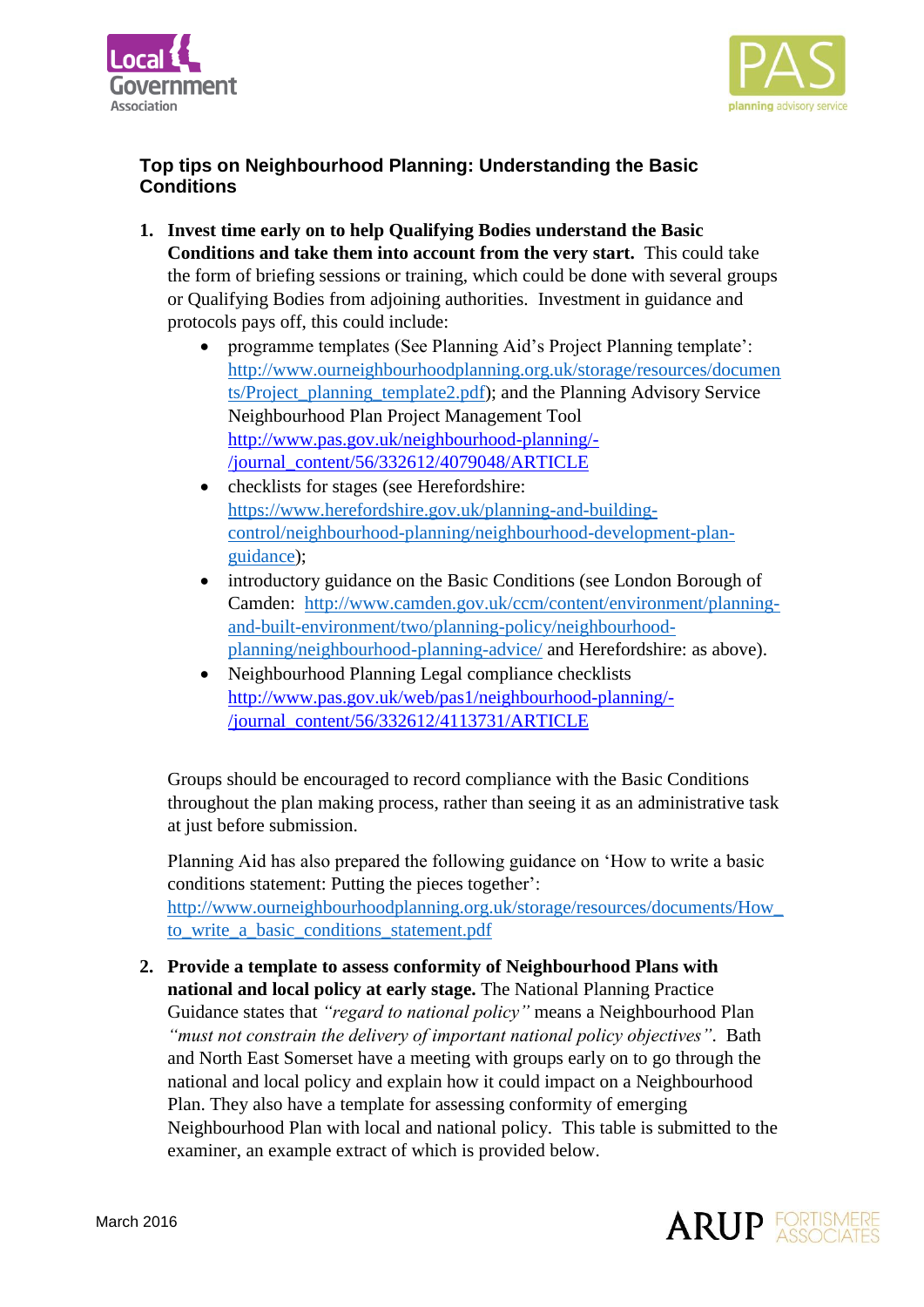| <b>Policy No.</b> | <b>Subject Area</b>        | <b>Objective</b>                                 | <b>B&amp;NES Core Strategy Policy/Placemaking</b><br>Plan/Saved Polices of the Local Plan (2007) | <b>National Planning policy</b><br>Framework (2012)  |
|-------------------|----------------------------|--------------------------------------------------|--------------------------------------------------------------------------------------------------|------------------------------------------------------|
| SSHP01            | <b>Housing Development</b> | To review the existing                           | Policy RA1: Housing in rural areas                                                               | Delivering a wide                                    |
|                   | <b>Boundary Review</b>     | <b>Housing development</b>                       |                                                                                                  | choice of high quality                               |
|                   |                            | boundary and ensure it                           |                                                                                                  | homes                                                |
|                   |                            | incorporate two new                              |                                                                                                  |                                                      |
|                   |                            | developments outside the                         |                                                                                                  |                                                      |
|                   |                            | housing development<br>boundary.                 |                                                                                                  |                                                      |
| SSHP02            | Development                | The neighbourhood plan                           | Policy RA1: Housing in Rural Areas                                                               | Delivering a wide choice of                          |
|                   | <b>Scale</b>               | will support infill housing                      |                                                                                                  | high quality homes                                   |
|                   |                            | and not support                                  | Saved Policy: HG.4 of the Local Plan (2007)                                                      |                                                      |
|                   |                            | inappropriate                                    |                                                                                                  | Conserving and enhancing                             |
|                   |                            | development in the Green<br>Belt or in the AONB. | Policy CP8: Green Belt                                                                           | the natural environment                              |
|                   |                            |                                                  | Policy DW1: District Wide Spatial Strategy                                                       | Conserving and enhancing<br>the historic environment |
|                   |                            |                                                  | Policy CP10: Housing Mix                                                                         |                                                      |
|                   |                            |                                                  |                                                                                                  | <b>Protecting Green Belt</b>                         |
|                   |                            |                                                  |                                                                                                  |                                                      |

- **3. Be clear with Qualifying Bodies about what constitutes strategic and nonstrategic policies.** This may vary depending on the location and ambitions of the neighbourhood plan.
- **4. Help Qualifying Bodies to draft clear and concise policies.** Paragraph 154 of the National Planning Policy Framework in referring to Local Plans states *"Only policies that provide a clear indication of how a decision maker should react to a development proposal should be included in the plan."* This principle should also be considered in Neighbourhood Plan policies. Using examples of Neighbourhood Plans which have had policies amended or deleted as part the examination process may help explain the importance of well worded policies to groups. For example in the Compton Basset Neighbourhood Plan examination policy wording was amended and in the Lympstone Neighbourhood Plan policies were removed.

Officers should encourage groups wishing to include non-land use planning policies to record these separately within the plan, for example as Community Actions, to avoid the risk of them being removed at examination.

Also see Locality publication 'Keeping it Simple' by Tony Burton link: [http://mycommunity.org.uk/resources/keeping-it-simple-by-tony-burton/.](http://mycommunity.org.uk/resources/keeping-it-simple-by-tony-burton/)

**5. Establish a protocol for Strategic Environmental Assessment screening.**  Strategic Environmental Assessment (SEA) should be addressed as early as possible in plan making. Provide guidance on the best stage to undertake SEA screening, this is usually when Neighbourhood Plans have established policy intentions, for example whether to allocate sites. Neighbourhood Plans may change over time and it may be necessary to re-screen in some cases. The following presentation on the PAS website provides helpful guidance in relation to SEA:

[http://www.pas.gov.uk/documents/332612/0/Strategic+Environmental+Assessme](http://www.pas.gov.uk/documents/332612/0/Strategic+Environmental+Assessment+for+Neighbourhood+Plans/163ccc91-23a0-410f-9b26-e2646365f411) [nt+for+Neighbourhood+Plans/163ccc91-23a0-410f-9b26-e2646365f411](http://www.pas.gov.uk/documents/332612/0/Strategic+Environmental+Assessment+for+Neighbourhood+Plans/163ccc91-23a0-410f-9b26-e2646365f411)